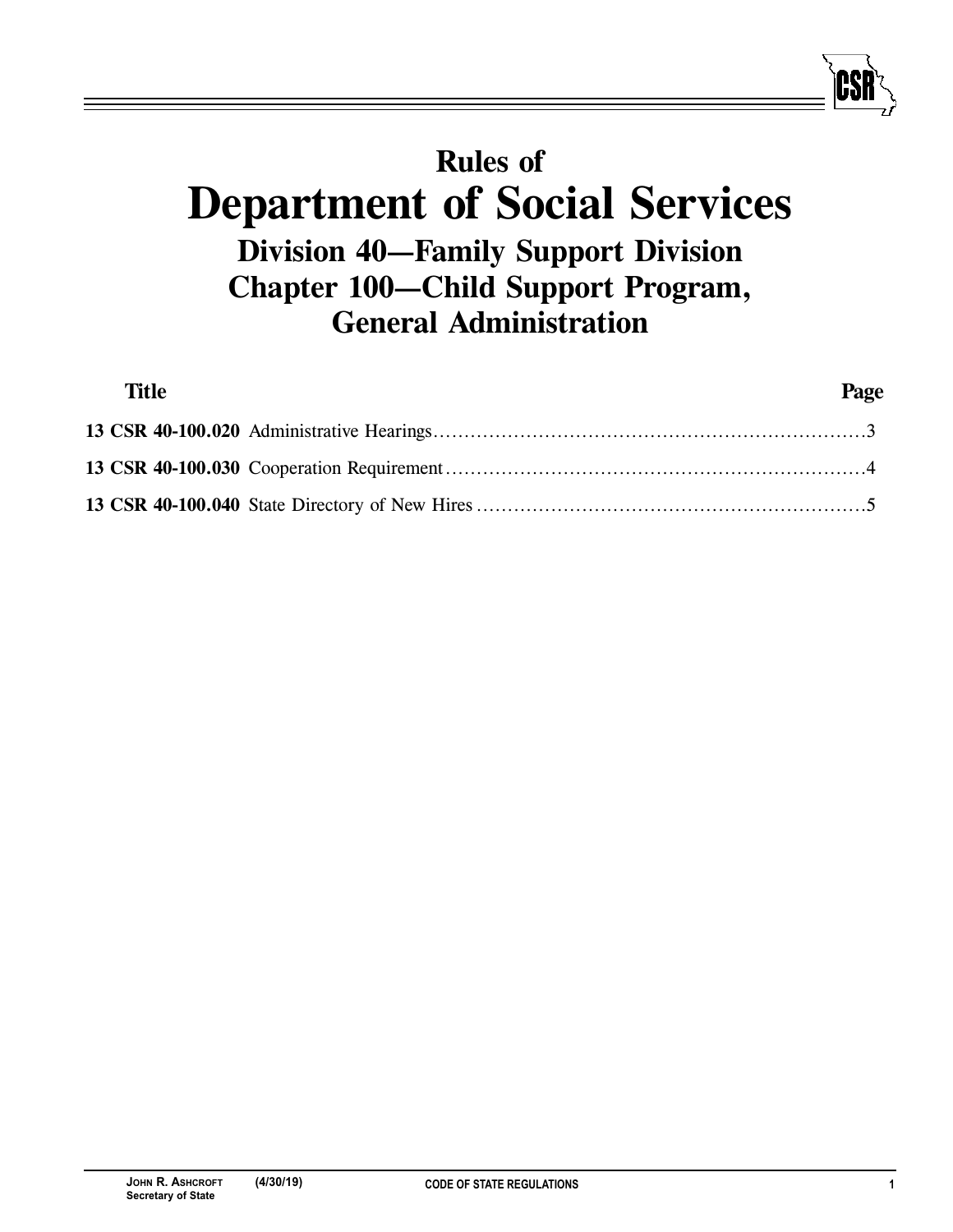

## **Title 13—DEPARTMENT OF SOCIAL SERVICES Division 40—Family Support Division Chapter 100—Child Support Program, General Administration**

## **13 CSR 40-100.020 Administrative Hearings**

*PURPOSE: This rule sets forth procedures by which the Family Support Division conducts hearings before its designated hearing officers to resolve disputes between the division and persons from whom the division is seeking to establish or modify an obligation for support or collect an established obligation.*

## (1) Definitions.

(A) "Obligor" means any person who owes or is alleged to owe a duty of support.

(B) "Administrative hearing" means a hearing to dispute an action taken by the division on a child support matter that is heard by the Administrative Hearings Section of the Division of Legal Services, Department of Social Services.

(C) "Case" means a matter before the Administrative Hearings Section.

(D) "Division" means the Family Support Division and its employees.

(E) "Hearing request" means a request made by a party to the action, who personally or through a representative, requests a hearing according to the procedures set forth under this rule and applicable federal or Missouri statutes and regulations.

(F) "Administrative Hearing Officer" means a person designated by the Missouri Department of Social Services to resolve child support issues in compliance with all federal and state laws and regulations. The Administrative Hearing Officers have the authority to conduct child support hearings on behalf of the Family Support Division on child support matters.

# (2) Administrative Hearing Procedures.

(A) All administrative hearings on child support cases will be conducted by an administrative hearing officer designated by the Director of the Department of Social Services pursuant to section 454.475.1, RSMo. Any hearing officer employed by the Department of Social Services, and appointed to the Administrative Hearings Section as a hearing officer to handle child support matters is deemed to have been designated by the Director of the Department of Social Services. The designation by the Director of the Department of Social Services shall expire when employment with the Department of Social Services, Division of Legal Services, ceases or at such time as their duties no longer include responsibility for conducting child support hearings.

(B) *Ex-parte* communication with the administrative hearing officer from the parties, the division or its employees, or any attorney representing any party to the case is prohibited. *Ex-parte* communication includes any written or verbal communication with the administrative hearing officer, before or after the hearing, without the presence of all parties about a pending case. *Ex-parte* communication also includes any written communication that has not been provided to all parties prior to any decision being rendered by the hearing officer on the document. This shall not prevent the parties from sending in hearing exhibits so long as all exhibits are provided to all parties to the case.

(C) Hearings held by the Administrative Hearings Section will be held by telephone. Any party may choose to attend the telephone hearing in-person at the Administrative Hearings Section's office in Jefferson City. The Administrative Hearings Section will not provide transportation to any party to attend a telephone hearing in-person. If a party intends to participate by telephone, the party will need to provide the Administrative Hearings Section with a valid telephone number. If a party is incarcerated at the time of the hearing, the party may either provide a telephone number where the party can be reached on the day and time of the hearing or the party may call in directly to the Administrative Hearings Section. The Administrative Hearings Section will send a letter to all incarcerated parties prior to the hearing providing them with a contact number for the hearing. All parties participating in the telephone hearing will pay their own costs of the call in order to participate. Incarcerated parties will need to make their own arrangements with the correctional institution to participate in the telephone hearing and to provide any exhibits or evidence for the hearing.

#### (3) Request for Continuance.

(A) In any administrative hearing under this rule, continuances may be granted only by the Administrative Hearings Section. The Administrative Hearings Section, at their discretion, may grant a continuance freely upon the first request for a continuance from any party.

(B) If a party requesting a continuance previously has been granted a continuance, the Administrative Hearings Section shall grant a continuance only upon a clear and present showing that substantive rights of a party in interest will be severely prejudiced by the denial of the request for continuance or for

good cause shown as determined by the Administrative Hearings Section.

(C) All requests for continuances filed prior to the hearing date must be in writing, must contain a clear explanation as to why the continuance is needed, and all parties must be notified of the request. If notification to one (1) of the parties is not possible, the request for continuance filed with the Administrative Hearings Section must explain why notification to the parties is not possible. Any request for continuance must provide available dates for the resetting of the hearing date. If necessary, a party may request a continuance at the time of the hearing for good cause as determined by the Administrative Hearings Section.

## (4) Default Administrative Decision.

(A) In any proceeding under this rule, the administrative hearing officer may enter a decision in default against any party who has failed to appear, by telephone or in–person, at the proceeding. It shall be the parties' responsibility to provide the division and the Administrative Hearings Section with a current mailing address for notices issued by the Administrative Hearings Section including, but not limited to, hearing notices, continuance notices, and hearing decisions and/or orders, or proposed modification decisions and orders.

(B) The valid entry of a decision in default by the administrative hearing officer may be made in all cases, subject to the defaulting party's right to move that the decision in default be set aside for good cause, but only if the defaulting party gives notice of the good cause to the administrative hearing officer in writing within ten (10) calendar days after the default decision is mailed to all parties. Nothing in this subsection abrogates the rights of the parties under section 454.475, RSMo, to file a motion for correction or motion to vacate with the Administrative Hearings Section.

(C) Any notice mailed to the last-known address of any party in interest will be deemed valid delivery of that notice.

#### (5) Hearing Requests.

(A) If the parties are entitled to a hearing under federal or state law or regulation or the division has notified the party of the right to a hearing due to an action taken by the division in the administration of the child support program, the division will provide, upon request, a hearing as set forth in section 454.475, RSMo. Any request for hearing must comply with any request procedure as set out in the law or statute authorizing the hearing. For Missouri tax refund offset hearings for the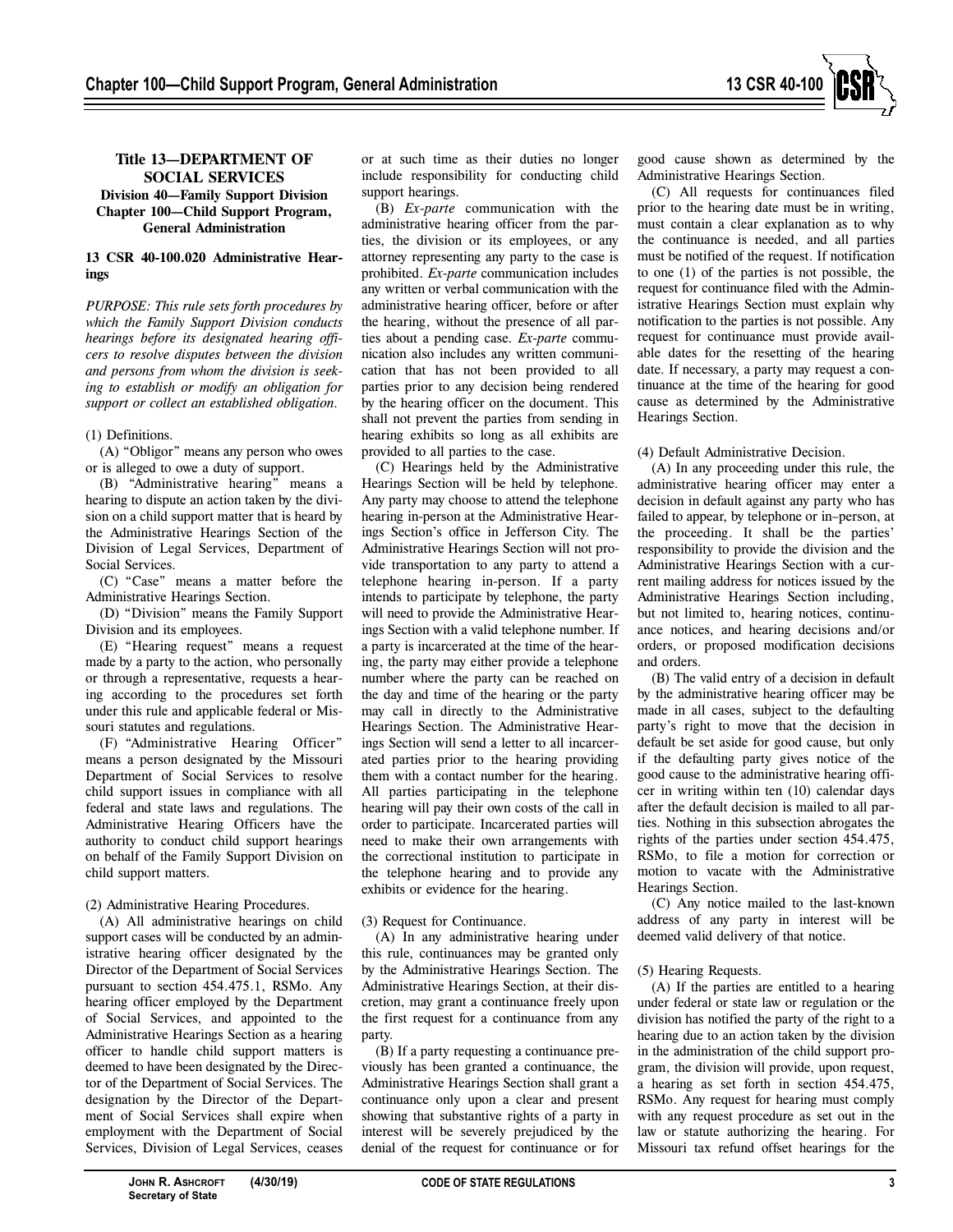obligor or nonobligated spouse, the notice to contest the tax offset is deemed received ten (10) calendar days after the date on the notice, unless refuted by competent evidence to the contrary. If the parties are entitled to a hearing, but federal or state law or regulation does not provide specific procedures or timelines for when the hearing requests must be made, then the parties to the child support case have thirty (30) calendar days from the date of the notice of the division's action to request a hearing. The hearing request, unless it is for a federal tax refund offset, must be in writing and provided to the division, unless the authorizing law or regulation requires otherwise. Hearing requests on federal tax refund offsets may be verbal or in writing. The division will review the hearing request and may contact the party requesting the hearing in an effort to resolve the issues raised by the hearing request. The parties will be notified in writing if the hearing request is granted, resolved, or denied and the reason for the denial. The division may deny a request for an administrative hearing for any one (1) of the following reasons:

1. The party's hearing request is based solely on issues that have previously been litigated and decided by a court of law;

2. The hearing request was untimely as set forth in either federal or state law or regulation; or

3. The party's request for administrative hearing is based solely on issues which cannot be decided in an administrative hearing including, but not limited to, visitation, legal custody, and nonpaternity.

(B) An administrative hearing need not be held if all disputed matters are resolved before the hearing.

(C) If the Administrative Hearings Section receives multiple hearing requests from the same parties, the Administrative Hearings Section may combine the hearing requests into one (1) hearing.

*AUTHORITY: sections 454.400 and 660.017, RSMo 2016.\* This rule originally filed as 13 CSR 30-7.010. Original rule filed May 2, 1989, effective Aug. 25, 1989. Amended: Filed Dec. 13, 1989, effective April 26, 1990. Emergency amendment filed Sept. 15, 1992, effective Sept. 25, 1992, expired Jan. 22, 1993. Emergency amendment filed Jan. 7, 1993, effective Jan. 23, 1993, expired May 22, 1993. Amended: Filed Sept. 15, 1992, effective April 8, 1993. Emergency amendment filed June 2, 1995, effective July 15, 1995, expired Nov. 11, 1995. Amended: Filed June 2, 1995, effective Sept. 30, 1995. Moved to 13 CSR 40-100.020 and amended: Filed Sept. 27, 2018, effective May 30, 2019.*

*\*Original authority: 454.400, RSMo 1982, amended 1985, 1986, 1990, 1993 and 660.017, RSMo 1993, amended 1995.*

## **13 CSR 40-100.030 Cooperation Requirement**

*PURPOSE: This rule sets forth the requirement for individuals who are applicants for or recipients of public assistance benefits (applicants/recipients) to cooperate with the Family Support Division in its efforts to establish paternity and establish, modify, and enforce child support orders.*

(1) Definitions. For the purposes of this rule the following definitions are applicable:

(A) "Division" means the Family Support Division;

(B) "Good cause" means the circumstances under which cooperation is not in the best interest of the child or custodian who has applied for or is receiving public assistance benefits;

(C) "Cooperation" means the duty of applicants/recipients to provide, within their ability to do so, all requested information and assistance to the division to enable it to establish paternity and establish, modify, and enforce child support and medical support orders;

(D) "Public assistance" means any benefits from a program funded pursuant to Part A or Part E of Title IV of the Social Security Act, Title XIX of the Social Security Act, or the Food Stamp Act;

(E) "Applicant/recipient" is a person who has applied for or is receiving public assistance;

(F) "NCP" means noncustodial parent;

(G) "AF" means alleged father;

(H) "Genetic Testing" means testing for paternity using blood cells, other tissue, or fluid.

(2) Cooperation Requirements. If it is determined by the Division's Child Support Program that an applicant/recipient is not cooperating in establishing paternity, establishing a medical support order with respect to a child, or in establishing, modifying, or enforcing a support order, and the applicant/recipient does not qualify for a good cause or other exceptions established by the Division, the Division's Child Support Program shall notify the Division's Income Maintenance Program, who shall impose sanctions. Cooperation requirements include, but are not limited to, providing to the Division's Child Support Program the following information pertaining to the noncustodial parent (NCP) or alleged father (AF) and

assistance to establish paternity and establish, modify, and enforce support orders:

(A) Information relating to the NCP or AF includes, but is not limited to:

1. The name;

2. Date of birth or approximate age;

3. Social Security number;

4. Known address or last known address;

5. Past or present employer and usual occupation;

6. Name of high school, college, university, vocational school/expected graduation date;

7. Names of friends or relatives who may have information;

8. Names of clubs or union memberships;

9. Driver's license information;

10. Physical description;

11. Make, model, or license plate of any vehicles owned;

12. Any information regarding any other property owned; and

13. Any other pertinent information relevant to locating the NCP/AF;

(B) Assistance required from the applicant/recipient—

1. Providing financial and income information, education, and work history of the applicant/recipient;

2. Providing and updating the street and mailing address of the applicant/recipient;

3. Appearing at and cooperating with the Division's Child Support Program or prosecuting attorney's offices and supplying written documentary evidence;

4. Appearing as a witness at judicial or administrative hearings;

5. Completing a notarized affidavit attesting to a lack of relevant requested information regarding the NCP or AF; and

6. All other assistance requested by the Division's Child Support Program to establish paternity including, but not limited to, keeping appointments for genetic testing and participating in genetic testing.

(3) Good Cause for Noncooperation.

(A) An applicant/recipient may refuse to cooperate with the Division's Child Support Program based upon good cause. Each applicant/recipient will be informed by the division about the duty to cooperate and the right to claim good cause. Each applicant/recipient will also be provided information regarding good cause, including its definition and how good cause can be claimed and what evidence is needed to support such a claim.

(B) If the applicant/recipient claims good cause to the Division's Income Maintenance Program, the Division's Income Maintenance